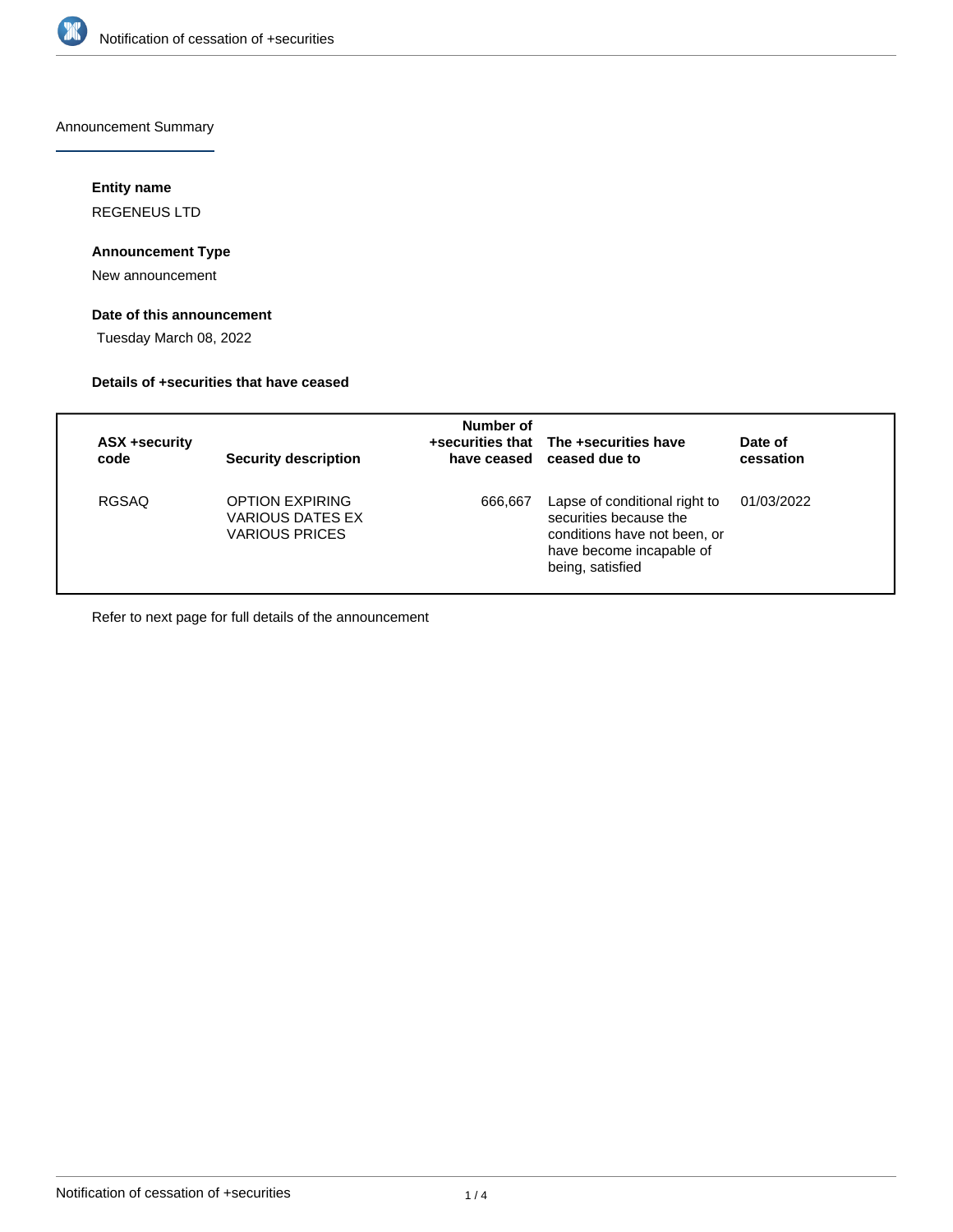

Part 1 - Announcement Details

# **1.1 Name of +Entity**

REGENEUS LTD

We (the entity named above) provide the following information about our issued capital.

**1.2 Registered Number Type**

ABN

**Registration Number** 13127035358

**1.3 ASX issuer code** RGS

#### **1.4 The announcement is** New announcement

# **1.5 Date of this announcement**

8/3/2022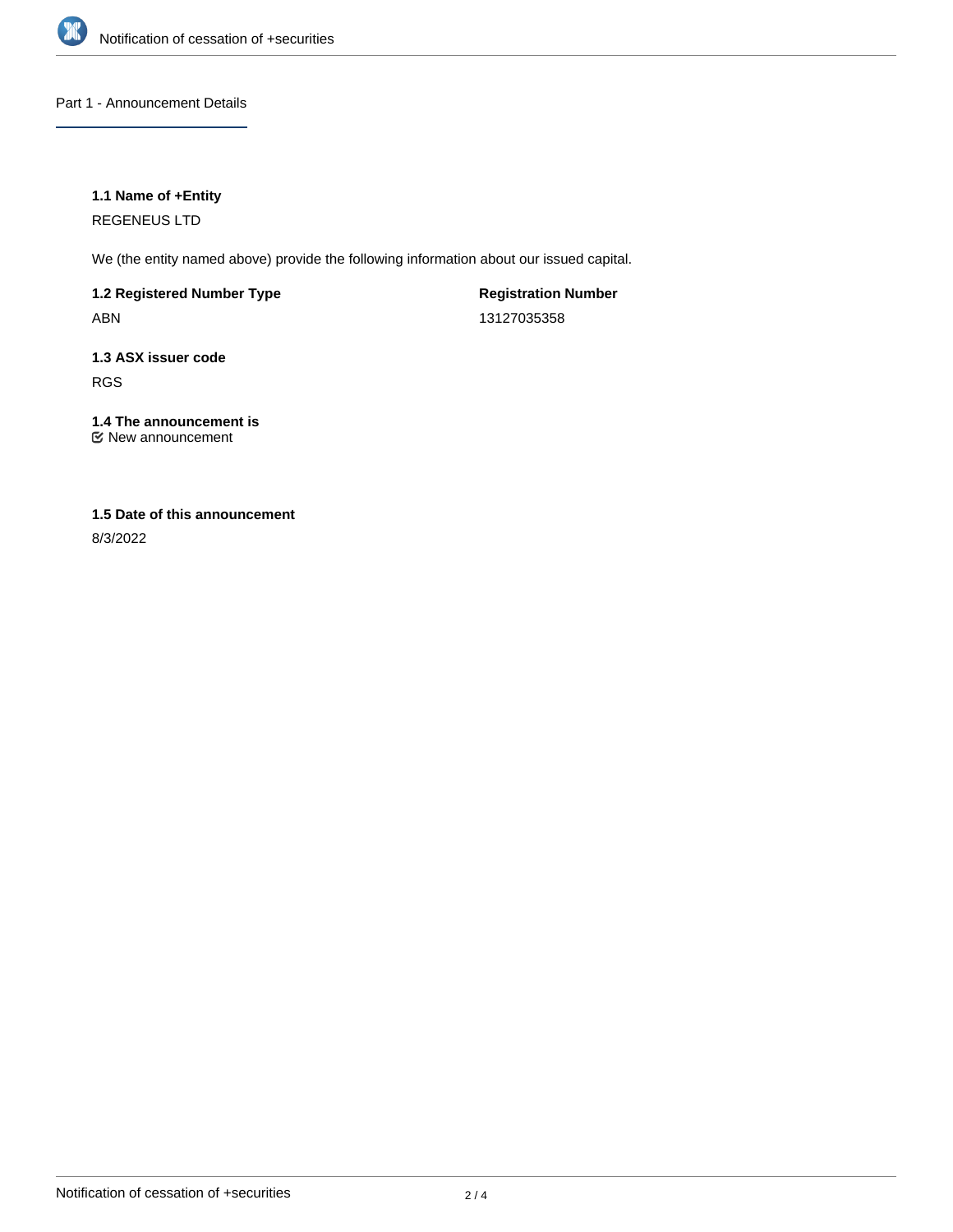

#### Part 2 - Details of +equity securities or +debt securities that have ceased

#### **ASX +Security Code and Description**

RGSAQ : OPTION EXPIRING VARIOUS DATES EX VARIOUS PRICES

### **Unquoted +equity securities that have ceased**

**Number of securities that have ceased**

666,667

#### **Reason for cessation**

Lapse of conditional right to securities because the conditions have not been, or have become incapable of being, satisfied

**Date of cessation**

**Is the entity paying any consideration for the cessation?** No

1/3/2022

**Any other information the entity wishes to notify to ASX about the cessation?**